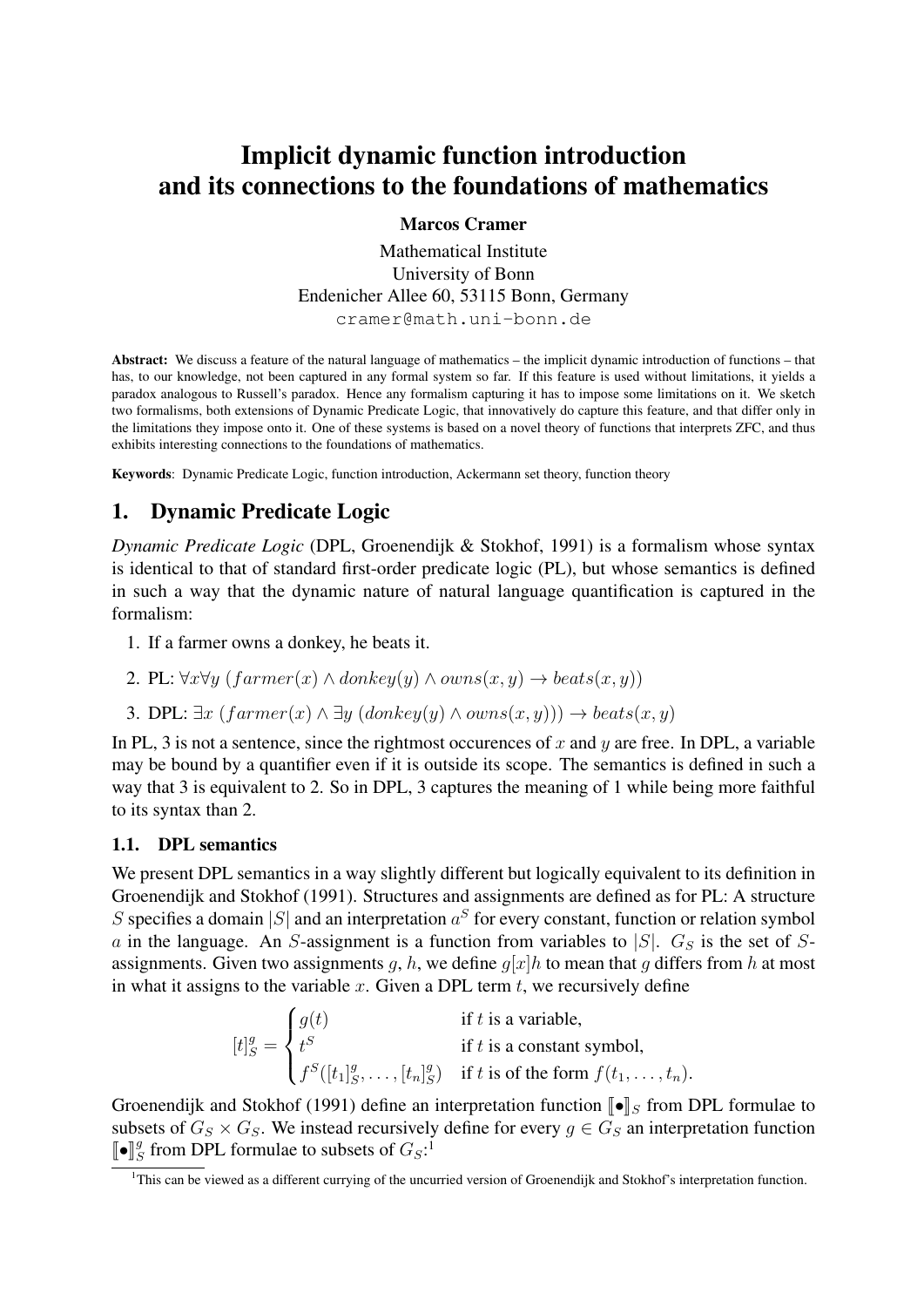- 1.  $\llbracket \top \rrbracket_{S}^{g}$  $g^g := \{g\}$
- 2.  $[[t_1 = t_2]]_S^g$  $S^g := \{h | h = g \text{ and } [t_1]_S^g = [t_2]_S^g$  $S^g\}^2$
- 3.  $\llbracket R(t_1,\ldots,t_2) \rrbracket_S^g$  $S^g := \{h | h = g \text{ and } ([t_1]_S^g]$  $S_1^g, \ldots, [t_2]_S^g$  $_S^g$ )  $\in R^S$ }
- 4.  $[\neg \varphi]_S^g$  $S^g := \{ h | h = g \text{ and there is no } k \in [\![\varphi]\!]_S^h \}$
- 5.  $\llbracket \varphi \wedge \psi \rrbracket_s^g$  $S^g := \{h | \text{there is a } k \text{ s.t. } k \in [\![\varphi]\!]_S^g$  $S^g$  and  $h \in [\![\psi]\!]_S^k$
- 6.  $\llbracket \varphi \to \psi \rrbracket_{S}^{g}$  $S^g := \{h | h = g \text{ and for all } k \text{ s.t. } k \in [\![\varphi]\!]_S^h \text{, there is a } j \text{ s.t. } j \in [\![\psi]\!]_S^k \}$
- 7.  $[\exists x \varphi]_S^g$  $S^g := \{ h | \text{there is a } k \text{ s.t. } k[x]g \text{ and } h \in [\![\varphi]\!]_S^k \}$

 $\varphi \lor \psi$  and  $\forall x \varphi$  are defined to be a shorthand for  $\neg(\neg \varphi \land \neg \psi)$  and  $\exists x \top \rightarrow \varphi$  respectively.

### 2. Implicit dynamic introduction of function symbols

Functions are often dynamically introduced in an implicit way in mathematical texts. For example, Trench (2003) introduces the additive inverse function on the reals as follows:

(1) For each a there is a real number  $-a$  such that  $a + (-a) = 0$ .

Here the natural language quantification "there is a real number −a" *locally* (i.e. inside the scope of "For each a") introduces a new real number to the discourse. But since the choice of this real number depends on a and we are universally quantifying over a, it *globally* (i.e. outside the scope of "For each a") introduces a function "−" to the discourse.

The most common form of implicitly introduced functions are functions whose argument is written as a subscript, as in the following example:

(2) Since f is continuous at t, there is an open interval  $I_t$  containing t such that  $|f(x)-f(t)| <$ 1 if  $x \in I_t \cap [a, b]$ . (Trench, 2003)

If one wants to later explicitly call the implicitly introduced function a function, the standard notation with a bracketed argument is prefered:

(3) Suppose that, for each vertex v of K, there is a vertex  $g(v)$  of L such that  $f(st_K(v)) \subset$  $st_L(g(v))$ . Then g is a simplicial map  $V(K) \to V(L)$ , and  $|g| \simeq f$ . (Lackenby, 2008)

When no uniqueness claims are made about the object locally introduced to the discourse, implicit function introduction presupposes the existence of a choice function, i.e. presupposes the Axiom of Choice. We hypothesise that the naturalness of such implicit function introduction in mathematical texts contributes to the wide-spread feeling that the Axiom of Choice must be true.

Implicitly introduced functions generally have a restricted domain and are not defined on the whole universe of the discourse. For example in (3), q is only defined on vertices of K and not on vertices of L. Implicit function introduction can also be used to introduce multi-argument functions, but for the sake of simplicity and brevity, we restrict ourselves to unary functions in this paper.

If the implicit introduction of functions is allowed without limitations, one can derive a contradiction:

<sup>&</sup>lt;sup>2</sup>The condition  $h = q$  in cases 2, 3, 4 and 6 implies that the defined set is either  $\emptyset$  or  $\{q\}$ .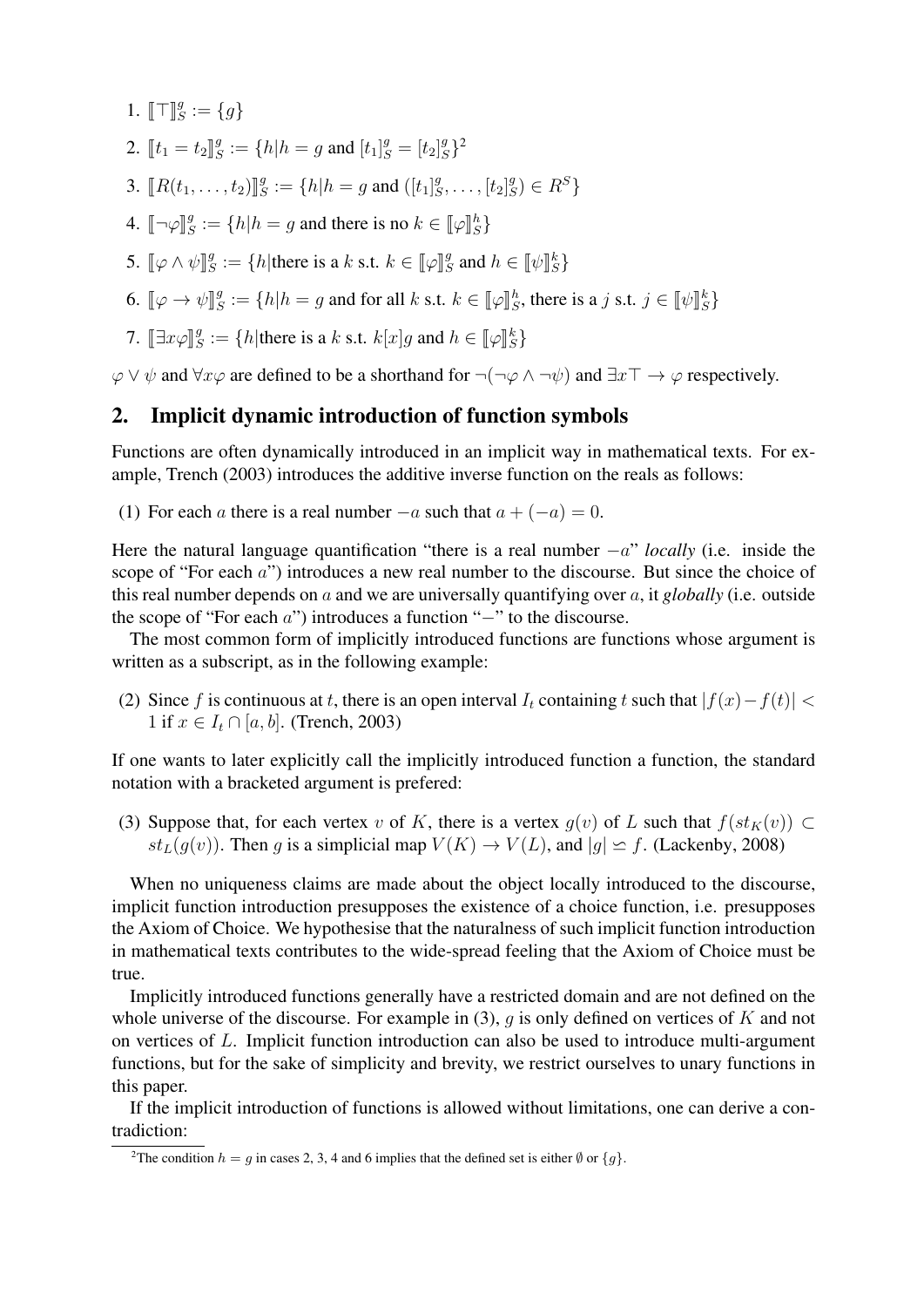(4) For every function f, there is a natural number  $g(f)$  such that

$$
g(f) = \begin{cases} 0 & \text{if } f \in dom(f) \text{ and } f(f) \neq 0, \\ 1 & \text{if } f \notin dom(f) \text{ or } f(f) = 0. \end{cases}
$$

Then q is defined on every function, i.e.  $q(q)$  is defined. But from the definition of q,  $q(q) = 0$  iff  $q(q) \neq 0$ .

This contradiction is due to the *unrestricted function comprehension* that is implicitly assumed when allowing implicit introductions of functions without limitations. Unrestricted function comprehension could be formalised as an axiom schema as follows:

#### Unrestricted function comprehension

For every formula  $\varphi(x, y)$ , the following is an axiom:

$$
\forall x \ \exists y \ \varphi(x, y) \rightarrow \exists f \ \forall x \ \varphi(x, f(x))
$$

The inconsistency of unrestricted function comprehension is analogous to the inconsistency of unrestricted set comprehension, i.e. Russell's paradox.

Russell's paradox led to the abandonment of unrestricted comprehension in set theory. Two radically different approaches have been undertaken for restricting set comprehension: Russell himself restricted it through his Ramified Theory of Types, which was later simplified to Simple Type Theory (STT), mainly known via Church's formalisation in his simply typed lambda calculus (Church, 1940). On the other hand, the risk of paradoxes like Russell's paradox also contributed to the development of ZFC (Zermel-Fraenkel set theory with the Axiom of Choice), which allows for a much richer set theoretic universe than the universe of simply typed sets. Since all the axioms of ZFC apart from the Axiom of Extensionality, the Axiom of Foundation and the Axiom of Choice are special cases of comprehension, one can view ZFC as an alternative way to restrict set comprehension.

Similarly, the above paradox must lead to the abandonment of unrestricted function comprehension. The type-theoretic approach is easily adapted to functions, so we will first sketch the system that formalises this approach, *Typed Higher-Order Dynamic Predicate Logic*. For an untyped approach, there is no clear way to transfer the limitations that ZFC puts onto set comprehension to the case of function comprehension. However, there is an axiomatization of set theory called *Ackermann set theory* that is a conservative extension of ZFC. It turns out that the limitations that Ackermann set theory poses on set comprehension can be transfered to the case of function comprehension, and hence to the case of implicit dynamic function introduction.

The need to deal with implicit function introduction arose for us in the context of the *Naproche project*, a project aiming at automatic formalisation of natural language mathematics (Cramer, Fisseni, et al., 2010). It has been implemented in the Naproche system using type restrictions as in Typed Higher-Order Dynamic Predicate Logic, and we plan to implement it using the less strict restrictions of the untyped Higher-Order Dynamic Predicate Logic in a future version of the system.

#### 3. Typed Higher-Order Dynamic Predicate Logic

In this section, we extend DPL to a system called *Typed Higher-Order Dynamic Predicate Logic* (THODPL), which formalises implicit dynamic function introduction, and also allows for explicit quantification over functions. THODPL has variables typed by the types of STT. In the below examples we use x and y as variables of the basic type i, and f as a variable of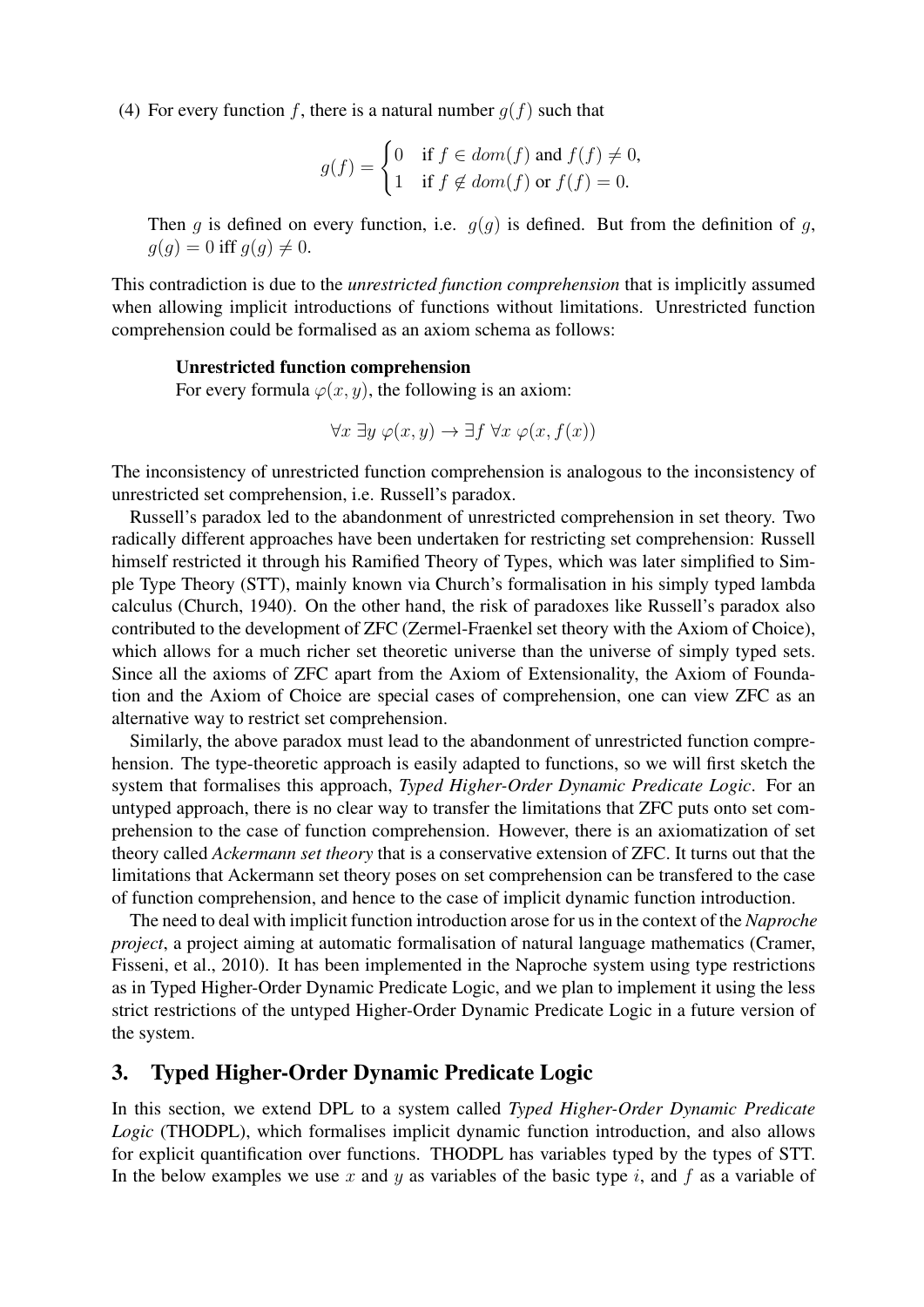the function type  $i \rightarrow i$ . A complex term is built by well-typed application of a function-type variable to an already built term, e.g.  $f(x)$  or  $f(f(x))$ .

The distinctive feature of THODPL syntax is that it allows not only variables but any wellformed terms to come after quantifiers. So (5) is a well-formed formula:

- (5)  $\forall x \exists f(x) R(x, f(x))$
- (6)  $\forall x \exists y \ R(x, y)$
- (7)  $\exists f$   $(\forall x R(x, f(x)))$

The semantics of THODPL is to be defined in such a way that (5) has the same truth conditions as (6). But unlike (6), (5) dynamically introduces the function symbol  $f$  to the context, and hence turns out to be equivalent to (7).

We now sketch how these desired properties of the semantics can be achieved. In THODPL semantics, an assignment assigns elements of |S| to variables of type i, functions from |S| to |S| to variables of type  $i \rightarrow i$  etc. Additionally, an assignment can also assign an object (or function) to a complex term. For example, any assignment in the interpretation of  $\exists f(x) R(x, f(x))$  has to assign some object to  $f(x)$ . The definition of  $g[x]h$  can now naturally be extended to a definition of  $g[t]h$  for terms t. The definition of  $[t]_S^g$  $S<sub>S</sub><sup>g</sup>$  has to be adapted in the natural way to account for function variables.

Just as in the case of DPL semantics, we recursively define an interpretation  $\llbracket \bullet \rrbracket_{\mathcal{E}}^{\text{max}}$  $S<sup>g</sup>$  from DPL formulae to subsets of  $G<sub>S</sub>$  (the cases 1-5 of the recursive definition are as before):

- 6.  $\llbracket \varphi \to \psi \rrbracket_{S}^{g}$ <br>choice of 1  $S^g_S := \{h | h \text{ differs from } g \text{ in at most some function variables } f_1, \ldots, f_n \text{ (where this)}\}$ choice of function variables is maximal), and there is a variable x such that for all  $k \in [\![\varphi]\!]_k^k$ <br>there is an assignment  $i \in [\![\phi]\!]_k^k$  such that  $i(f(x)) = h(f)(h(x))$  for  $1 \le i \le n$ , and is  $^g_S,$ there is an assignment  $j \in [\![\psi]\!]_S^k$  such that  $j(f_i(x)) = h(f_i)(k(x))$  for  $1 \le i \le n$ , and if  $n > 0$  then  $k[x]_q$  }
- 7.  $[\exists t \varphi]_S^g$  $S^g := \{ h | \text{there is a } k \text{ s.t. } k[t]g \text{ and } h \in [\![\varphi]\!]_S^k \}$

In order to make case 6 of the definition more comprehensible, let us consider its role in determining the semantics of (5), i.e. of  $\exists x \top \rightarrow \exists f(x) \ R(x, f(x))$ :  $[\exists f(x) \ R(x, f(x))]_S^k$  is<br>the set of assignments *i* satisfying  $R(x, f(x))$  (i.e. for which  $[R(x, f(x))]$ ) is non empty) such the set of assignments j satisfying  $R(x, f(x))$  (i.e. for which  $\left[ R(x, f(x)) \right]$ )  $S<sub>S</sub>$  is non-empty) such that  $j[f(x)]k$  .  $[\exists x \top]_S^g$  $S<sup>g</sup>$  is the set of assignments k such that  $k[x]g$ . So by case 6 with  $n=1$ ,

 $[\exists x \top \rightarrow \exists f(x) R(x, f(x))]_S^g = \{h|h[f]g$  and there is a variable x such that for all k such that  $k[x]g$ , there is an assignment j satisfying  $R(x, f(x))$  such that  $j[f(x)]k$  and  $j(f(x)) = h(f)(k(x))$ , and  $k[x]q$  $=\{h|h[f]g\text{ and for all }k\text{ such that }k[x]g\text{, there is an assign-}$ ment j satisfying  $R(x, f(x))$  such that  $j[f(x)]k$  and  $j(f(x)) =$  $h(f)(k(x))$ }  $=\{h|h|f|q$  and for all k such that  $k[x]h$ , k satisfies  $R(x, f(x))\}$ 

 $=\left[\exists f\ (\forall x\ R(x,f(x)))\right]_S^g$ S

The type restrictions THODPL imposes may be too strict for some applications: Mathematicians sometimes do make use of functions that do not fit into the corset of strict typing, e.g. a function defined on both real numbers and real functions. To overcome this restriction, we will introduce an untyped variant HODPL in section 6. But for this we require some foundational preliminaries.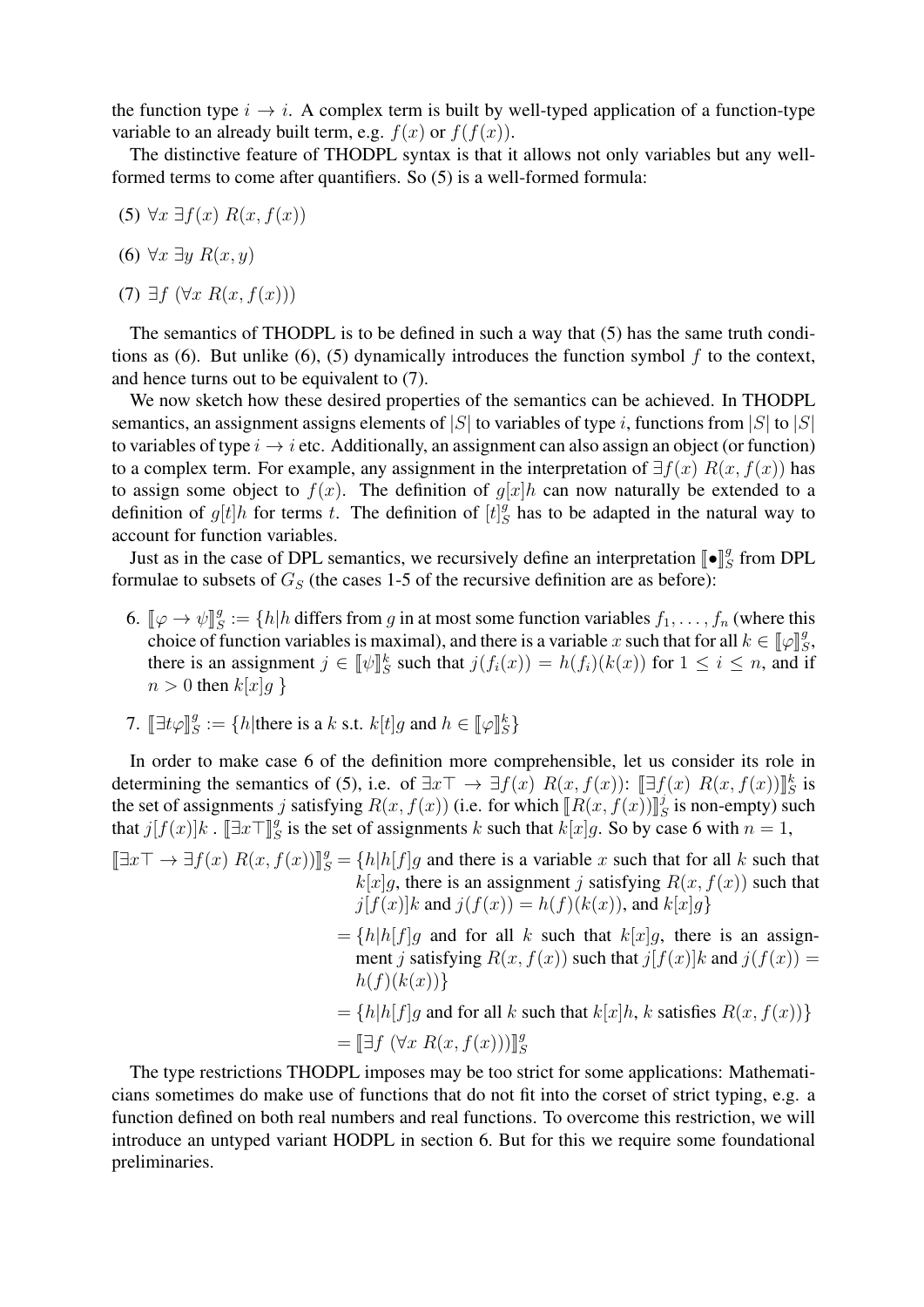### 4. Ackermann set theory

*Ackermann set theory* (Ackermann, 1956) postulates not only sets, but also proper classes which are not sets. The sets are distinguished from the proper classes by a unary predicate M (from the German word "'Menge"' for "'set"').

Ackermann presented a pure version of his theory without urelements, and a separate version with urelements, which we will present here. The language of Ackermann set theory contains three predicates: A binary predicate  $\in$ , a unary predicate M and a unary predicate U for urelements. We introduce  $L(x)$  ("x is limited") as an abbreviation for  $M(x) \vee U(x)$ . The idea is that sets and urelements are objects of limited size, and are distinguished from the more problematic classes of unlimited size.

The axioms of Ackermann set theory with urelements are as follows:

- *Extensionality axiom:*  $\forall x \forall y (\forall z (z \in x \leftrightarrow z \in y) \rightarrow x = y)$
- *Class comprehension axiom schema:* Given a formula  $F(y)$  (possibly with parameters) that does not have  $x$  among its free variables, the following is an axiom:  $\forall y (F(y) \rightarrow L(y)) \rightarrow \exists x \forall y (y \in x \leftrightarrow F(y))$
- *Set comprehension axiom schema:* Given a formula  $F(y)$  (possibly with parameters that are limited) that does not have  $x$  among its free variables and does not contain the symbol M, the following is an axiom:  $\forall y(F(y) \to L(y)) \to \exists x(M(x) \land \forall y(y \in x \leftrightarrow F(y)))$
- *Elements and subsets of sets are limited:*
- $\forall x \forall y (M(y) \land (x \in y \lor \forall z (z \in x \rightarrow z \in y)) \rightarrow L(y))$

So unlimited set comprehension is replaced by two separate comprehension schemata, one for class comprehension and one for set comprehension. In both cases, the comprehension is restricted by the constraint that only limited objects satisfy the property that we are applying comprehension to. But for set comprehension, we have the additional constraint that the property may not be defined using the setness predicate or using a proper class as parameter. Ackermann justified this approach by appeal to a definition of "set" from Cantor's work (Ackermann, 1956).

If an Axiom of Foundation for sets is added, Ackermann set theory turns out to be – in what it says about sets – precisely equivalent to ZF (Reinhardt, 1970). But this equivalence is not a triviality: It is especially hard to establish Replacement for the sets of Ackermann set theory.

### 5. Ackermann-like function theory

Now we transfer the ideas of a comprehension limited in this way from set comprehension to function comprehension. For this a dichotomy similar to that between sets and classes has to be imposed on functions. We propose the terms *function* and *map* respectively for this dichotomy, and call the theory resulting from these limitations on function comprehension *Ackermann-like Function Theory* (AFT). AFT can be shown to be equiconsistent with Ackermann set theory and hence with ZFC.

- The language of Ackermann-like function theory contains
- a unary predicate  $F$  for functions,
- $\bullet$  a unary predicate U for urelements,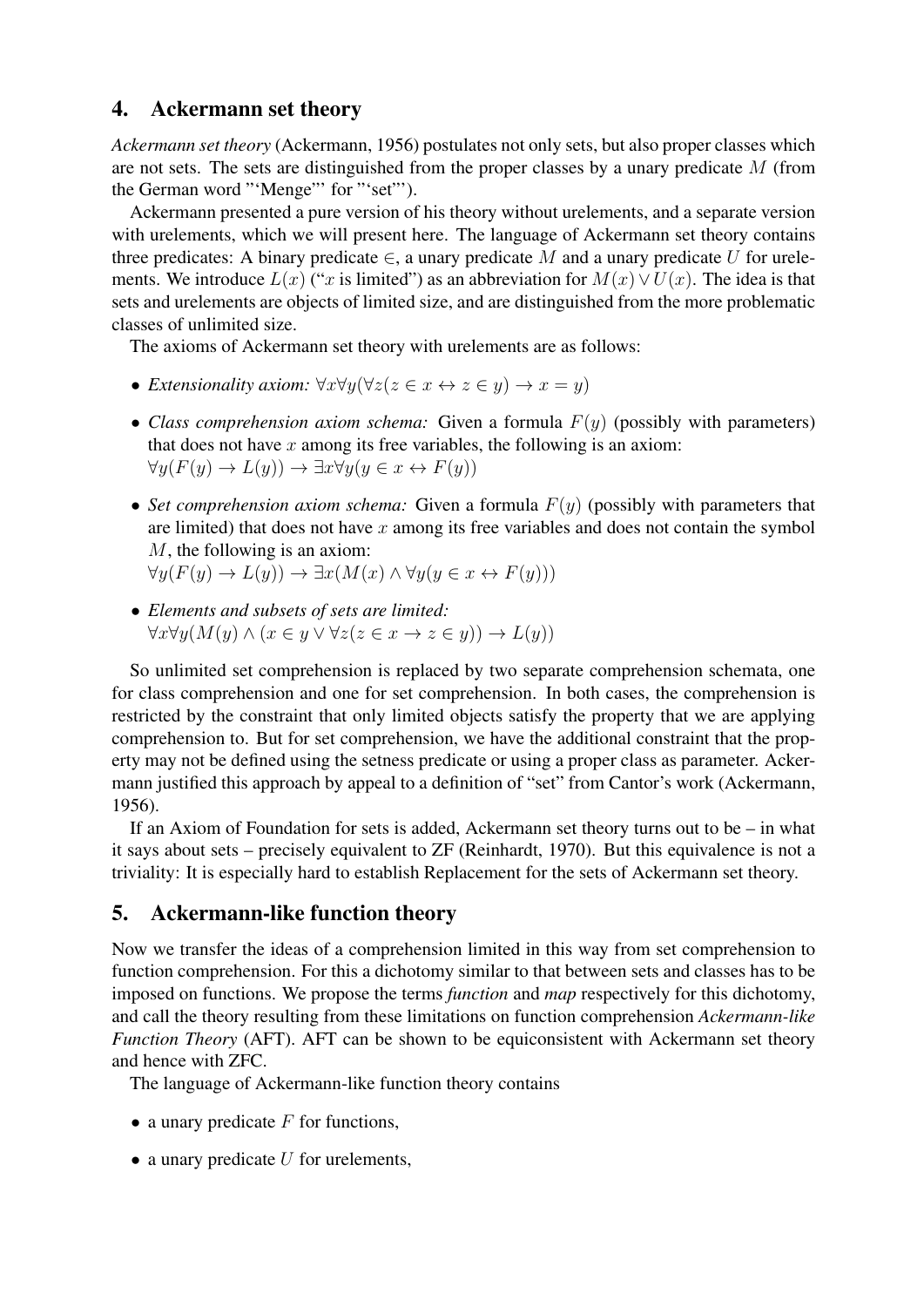- $\bullet$  a constant symbol  $u$  for undefinedness, and
- a binary function symbol  $\alpha$  for function application.

Instead of  $a(f, t)$  we usually simply write  $f(t)$ . We write  $L(x)$  instead of  $U(x) \vee F(x)$ . The undefinedness constant  $u$  is needed for formalising the idea that a function is only defined for certain values and undefined for others. In this language, the unrestricted function comprehension schema would be as follows:

Given a variable z and formulae  $P(z)$  and  $R(z, x)$  (possibly with parameters), the following is an axiom:  $\forall z$   $(P(z) \rightarrow \exists x R(z,x)) \rightarrow \exists f (\neg U(f) \land \forall z ((P(z) \rightarrow$  $R(z, f(z))$ )  $\wedge (\neg P(z) \rightarrow f(z) = u))$ 

Analogously to the case of Ackermann set theory, AFT has separate comprehension schemata for maps and functions. The restriction that is imposed on both schemata now is  $\forall z \forall x (R(z, x))$  $\rightarrow L(z) \wedge L(x)$ . In the function comprehension schema, in which  $F(f)$  appears among the conclusions we may draw about f, the additional restriction is that the formula  $R(z, x)$  may not contain the symbol  $F$  and may not have unlimited objects as parameters.

Additionally to these comprehension schemata, AFT has

- a function extensionality axiom,
- an axiom stating that any value a function takes and any value a function is defined at is limited, and
- an axiom stating that submaps of functions are functions.

In AFT one can interpret Ackermann set theory with Foundation, and hence ZFC. Since the map and function comprehension schemata presuppose the existence of choice maps and choice functions, the Axiom of Choice naturally comes out true in these interpretations.

### 6. Higher-order dynamic predicate logic

Now we are ready to sketch the untyped *Higher-Order Dynamic Predicate Logic* (HODPL). The restriction we impose on implicit function introduction are those imposed by AFT. AFT gives us untyped maps, which always have a restricted domain. So instead of using types to syntactically restrict the possible arguments for a given function term, we implement a semantic restriction on function application by integrating a formal account of presuppositions into the HODPL.<sup>3</sup> HODPL syntax thus allows for any term to be applied to any number of arguments to form a new term.

Besides the binary "=", HODPL has two unary logical relation symbols,  $U$  for urelements and F for functions. HODPL syntax does not depend on a signature, as we do not allow for constant, function and relation symbols other than "=", U and F. These can be mimicked by variables that respectively denote a non-function, denote a normal function or denote a function that only takes two predesignated urelements ("booleans") as values.

The domain of a structure always has to be a model of AFT. The possibility of presupposition failure is implemented in HODPL semantics by making the interpretation function partial rather than total. For conveniently talking about partial functions, we use the notation  $def(f(x))$  to abbreviate that  $f$  is defined on  $x$ .

We define the partial interpretation function  $[\![\bullet]\!]_S^g \subseteq G_S \times G_S$  by specifying its domain and values trough a simultaneous reqursion (the cases 3.8 of the second part are as in THODDL). its values trough a simultaneous recursion (the cases 3-8 of the second part are as in THODPL):

 ${}^{3}$ See Cramer, Kühlwein, and Schröder (2010) for an introduction to presuppositions in mathematical texts.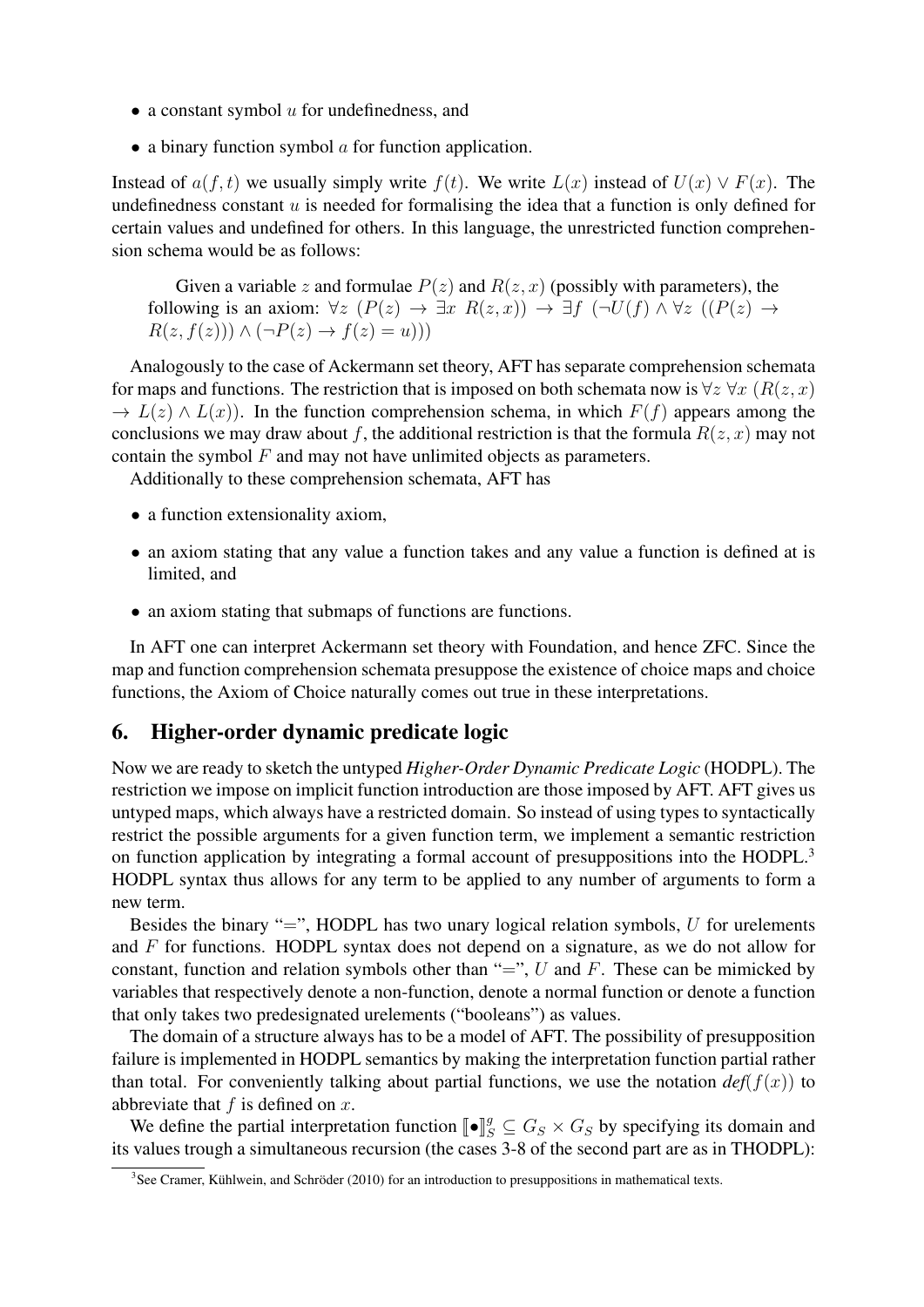- Domain of  $\llbracket \bullet \rrbracket_{S}^{g}$  $^g_S\cdot$ 
	- 1.  $\det \left( \left[ U(t) \right] \right)$ g<br>2.  $\lim_{L \to \infty} \left[ E(L) \right]$  $\binom{g}{S}$  iff  $[t]_S^g$  $s^g \neq u^S$ .
	- 2. *def*( $\llbracket F(t) \rrbracket_S^g$  $\binom{g}{S}$  iff  $[t]_S^g$  $s^g \neq u^S$ .
	- 3. *def*( $\llbracket \top \rrbracket_{S}^{g}$  $_S^g$ ).
	- 4.  $def([t_1 = t_2]]_S^g$ <br> $\zeta = \frac{1}{\sqrt{5}} e^{-\frac{\pi q}{2}}$  $S^g$ ) iff  $[t_1]_S^g$  $S^g \neq u^S$  and  $[t_2]_M^g \neq u^S$ .
	- 5.  $\det(\llbracket \neg \varphi \rrbracket_S^g)$  $\lim_{S \to \infty} \inf_{S} \text{def}(\llbracket \varphi \rrbracket_S^g)$  $\frac{g}{S}$ ).
	- 6.  $def([\varphi \wedge \psi]]_S^g$  $\lim_{S \to \infty} \inf_{S} \text{def}(\llbracket \varphi \rrbracket_S^g)$  $\binom{g}{S}$  and for all  $h \in [\![\varphi]\!]_S^g$  $\frac{g}{S}$ , *def*( $\llbracket \psi \rrbracket_S^h$ ).
	- 7.  $def([\varphi \rightarrow \psi]]_S^q$  $\binom{g}{S}$  iff *def*( $\llbracket \varphi \rrbracket_S^g$  $\binom{g}{S}$  and for all  $h \in [\![\varphi]\!]_S^q$  $S^g$ , *def*( $\llbracket \psi \rrbracket_S^h$ ).
	- 8. *def*( $\left[\exists t \varphi\right]_S^g$  $S(S)$  iff for all h s.t.  $h[t]g$ ,  $def([\![\varphi]\!]_S^h)$ .
- Values of  $\llbracket \bullet \rrbracket_{S}^{g}$  $^g_S\cdot$ 
	- 1.  $[U(t)]_S^g$  $S^g := \{ h | g = h \text{ and } [t]_S^g \in U^S \}$
	- 2.  $[ F(t) ]_{S}^{g}$  $S^g := \{ h | g = h \text{ and } [t]_S^g \in F^S \}$

One can define a sound proof system for HODPL that can prove everything provable in AFT. The details of this proof system are beyond the scope of this paper.

## 7. Philosophical discussion and conclusion

ZFC is nowadays the most widely accepted formal foundation of mathematics. From a philosophical point of view, it is therefore very natural to ask for a justification of the axioms of ZFC. Sometimes one hears the opinion that these axioms are self-evident or follow from intuition, and indeed they are often felt to be self-evident by people who have their first contact with axiomatic set theory (Shelah, 1991, pp.4-5). However, we contend that this feeling, at least in the case of novices to set theory, comes from the following facts:

- All ZFC axioms apart from Extensionality, Choice and Foundation are instances of set comprehension, which people naturally feel as being correct. This feeling does not disappear when encountering Russell's paradox: Indeed the feeling about instances of set comprehension other than Russell's paradox is almost untouched by the recognition of a contradiction in the special instance of set comprehension constituting Russell's paradox.
- The Axiom of Extensionality constitutes besides set comprehension the second fundamental part of the intuitive feeling about the concept of set: It is the defining characteristic of set identity.
- The Axiom of Choice, we contend, is intuitively accepted because people implicitly accept function comprehension as presented in section 2. as part of their natural understanding of functions, and this function comprehension implies the existence of choice functions and hence the Axiom of Choice.
- The Axiom of Foundation is, of all axioms of ZFC, least naturally accepted by people new to set theory, but is quickly accepted as a limitation of the concept of set to the sets in the cumulative hierarchy, once this hierarchy has been introduced.

Given that this feeling is thus based on limiting the problematic principle of set comprehension to some of its instances (the axioms of Empty Set, Pairing, Union, Infinity, Separation and Replacement), one can further ask for a justification that these instances will not turn out to be just as contradictory as the now eliminated instances that yielded Russell's and Burali-Forti's